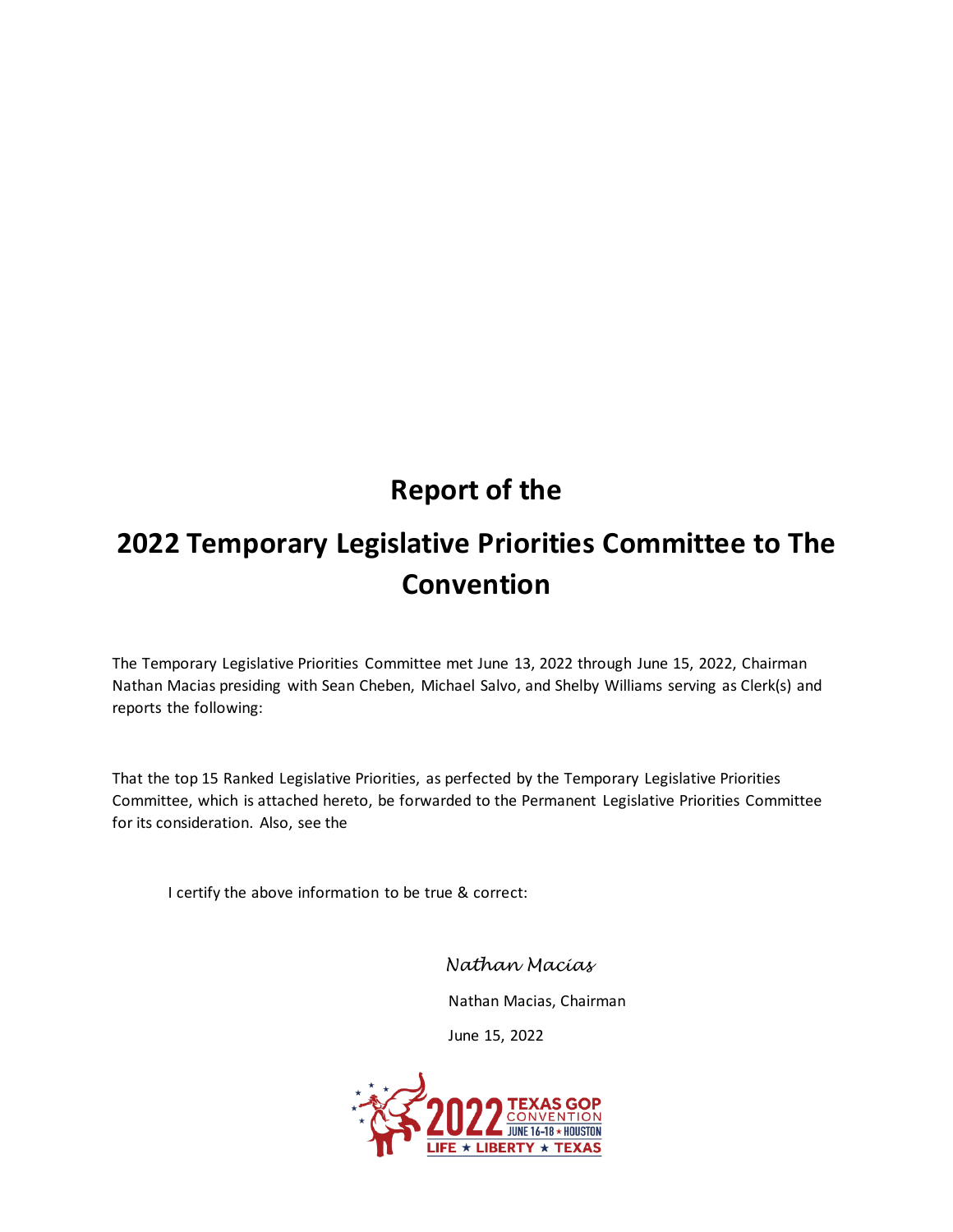Scott Hommel, SD 1 Marty Reid, SD 2 Dan Hunt, SD 3 Ashley Burke, SD 4 Michael Salvo, SD 5 Tammie Nielsen, SD 6 Tom Nobis, SD 7 Shelby Williams, SD 8 Vince Puente, SD 9 Jesse Taylor, SD 10 Suezette Griffin, SD 11 Chris Corbett, SD 12 Dr. Milinda Morris, SD 13 Amy O'Donnell, SD 14 Sean Cheben, SD 15 Liz Pickens, SD 16 Henry Bohnert, SD 17 Paul Yamarick, SD 18 Rhonda Marquardt, SD 19 Richard Miller, SD 20 Julie Dahlberg, SD 21 Devvie Duke, SD 22 Elaine Cook, SD 23 Wendy Daughtery, SD 24 Kaci Sisk, SD 25 Rick Briscoe, SD 26 Jeneria Lewis, SD 27 Chase Marberry, SD 28 Hans Sassenfeld, SD 29 Nancy Dillard, SD 30 Teresa Beckmeyer, SD 31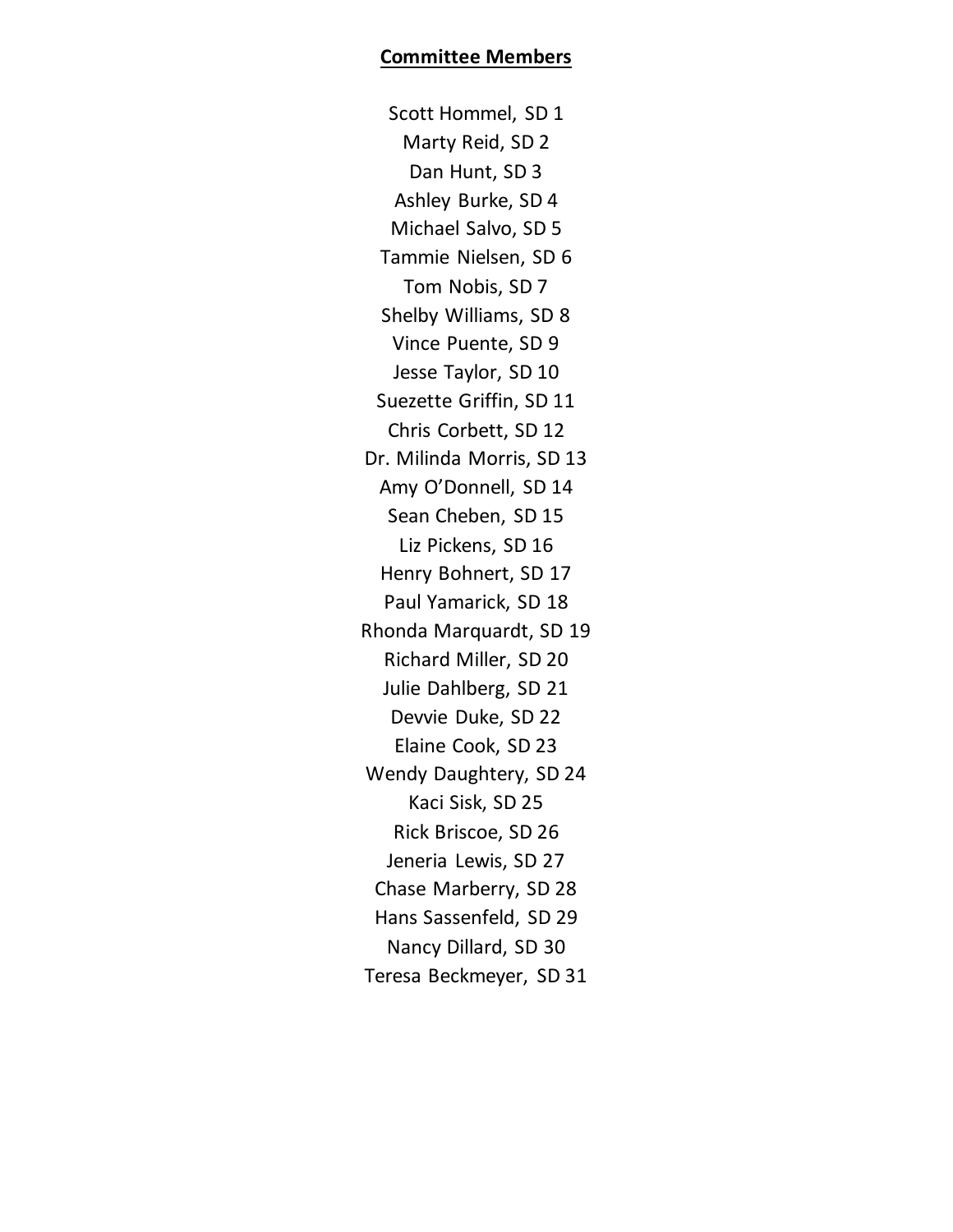#### Protect our Elections

Restore felony penalties and enact civil penalties for Election Code violations, which shall be enforceable by any Texas jurisdiction, including the Texas Attorney General. Require citizenship verification of each voter. Restrict the distribution of mail-in ballots to only disabled, military, and citizens that are out of state. Reduce the time allowed for early voting, and eliminate the three-day gap between early voting and election day. Establish closed primaries in Texas. As technology evolves, we encourage the passage of legislation that ensures the security of our elections.

# Ban Democrat Chairs

To ensure all legislative priorities are given a fair opportunity to become law, the Republican-controlled Texas legislature shall adopt a rule that would end the practice of awarding committee chairmanships to Democrats.

# Abolish Abortion in Texas

Abolish abortion by ensuring the right to life and equal protection of the laws to all preborn children from the moment of fertilization, including adopting effective tools to ensure the enforcement of our laws to protect life when district attorneys fail to do so.

#### Protect the Electric Grid

Secure the Integrity of Texas Electric Energy production and delivery with abundant, reliable, and resilient energy. Ensure that the Texas Grid can withstand any natural or man-made threat to include weather, cyber, physical, Electro Magnetic Pulse (EMP) and Geomagnetic Disturbances (GMD).

#### Ban Gender Modification of Children

Texas must ban chemical castration, puberty blockers, cross-sex hormones, genital mutilation, bodily alteration surgery, psychological/social transitioning, and any other methods applied to or performed on children.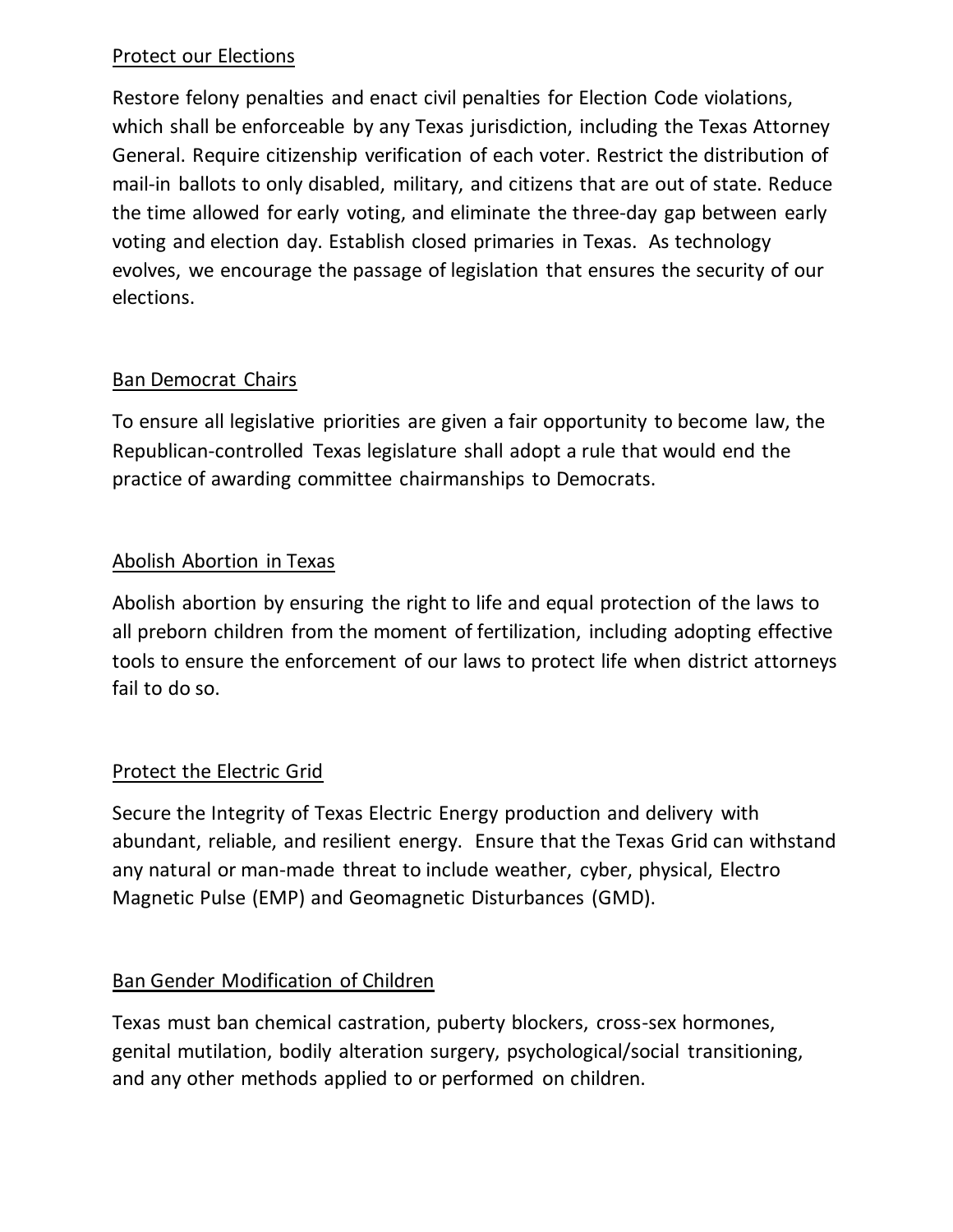# Ban Taxpayer-Funded Lobbying

Eliminate the use of tax dollars to hire lobbyists or pay individuals or organizations that lobby any governmental entity.

#### Stop Sexualizing Texas Kids

Repeal Texas Penal Code "Obscenity Exemption" 43.24(c), which allows children access to harmful, explicit, or pornographic materials and 43.25(f)(2-3), which allows sexual performance by a child under the guise of education. In addition, prohibit teaching, exposure, and/or discussion of sexual matters (mechanics, feelings, orientation, or "gender identity" issues), and prohibit use or provision of related books and other materials using criminal, civil or other enforcement measures.

# Secure the Border and Protect Texans

Texas shall immediately deny all taxpayer funded services and subsidies to illegal aliens. We call upon the Governor to assert his duty under Article 1, Section 10, Clause 3 of the US Constitution to declare an invasion on our Texas border and do everything in his power to protect Texans from this invasion. The legislature shall direct the Governor to enter into an Interstate Compact with one or more states for Border Security.

#### Eliminate Property Tax

Eliminate property tax and ancillary taxes such as franchise taxes and replace with a consumption tax not to exceed 10% cumulatively.

#### Educational Freedom and Parental Rights

Empower parents as the primary decision maker for their children. Texas shall create a Parents Bill of Rights with enforcement mechanisms and civil and criminal penalties. These rights shall include but are not limited to: the right of their choice of schooling, where the money follows the child without strings attached. The right to education free from any propagation of discrimination or racism such as Critical Race Theory (CRT) or Social Emotional Learning (SEL), the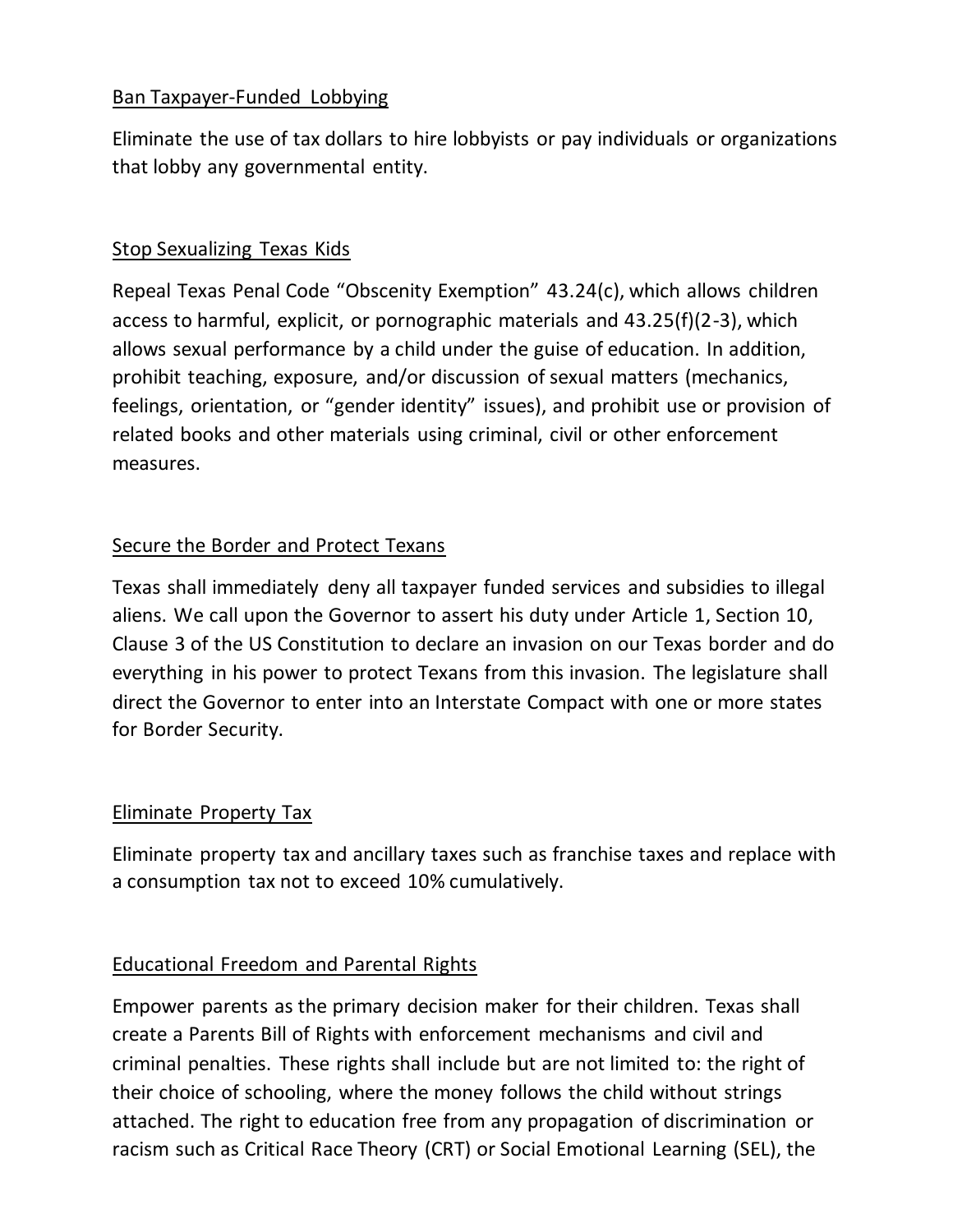right to access all information related to their child's education and the right to privacy of their child's data.

# Protect Medical Freedom

All Texans must be free to make their own medical decisions and have those decisions followed in all situations. This is not limited to life-sustaining treatment (repeal the 10-Day Rule), vaccinations, and COVID-19 treatments (oppose vaccine passports and mask mandates). Allow providers to offer alternative treatments without fear of retribution, discrimination, or privacy violations for all persons involved.

# Defend Our Gun Rights

Protect our gun rights against threats, such as red flag laws, federal, state or other restrictions, by strengthening and preserving our inalienable rights under the second amendment to protect our life, liberty and property.

# Stop Executive Overreach

Reform emergency powers at the state, county, and city level to prohibit the creation or suspension of laws that impact entities such as religion and business. Convene with full authority the state legislature, county commissioners court, or city council to ratify, alter or terminate any emergency declaration within 14 days.

#### Convention of States

Extend Texas' call for a Convention of the States to limit the power and jurisdiction of the federal government.

#### Save Women's Sports

Protect women's opportunities, health, safety, and fair play in sports by banning biological men from competing in women's collegiate athletics.